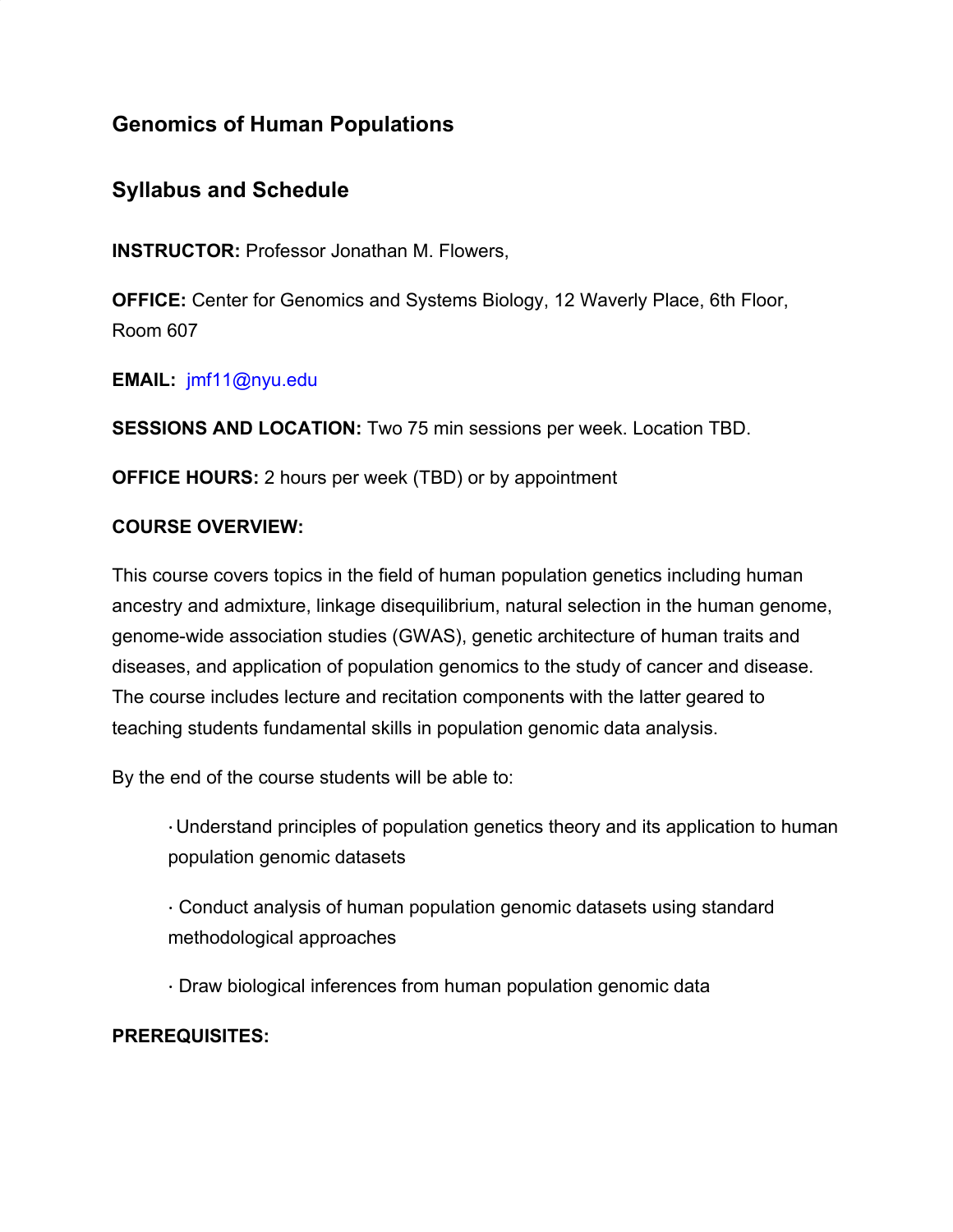Undergraduate Molecular Biology and Genetics; Introductory Statistics with R (recommended)

# **COURSE DETAILS:**

The course consists of 28 sessions. Each week will be roughly divided into i) a lecture with discussion of assigned readings and a ii) recitation/workshop. The assigned reading will draw from a variety of sources including textbooks and primary research papers. The recitation/workshop section will consist of a hands-on tutorial on how to conduct population genomic data analysis using either the R statistical programming language or using third party software tools. The latter tools are typically command-line driven software (e.g., ADMIXTURE, PLINK, or GCTA) that generate primary outputs for subsequent analysis.

The course requires introductory level coding experience in R. A laptop computer will be needed. If you do not have access to one let the instructor know so arrangements can be made.

# **ASSESSMENTS:**

Assessments for the course include 8 quizzes which will assess student's understanding of key concepts from the lectures. The 4 homework assignments provide students with an opportunity to analyze real population genomic dataset and draw biological inferences from the data. These homeworks will allow students to apply methods introduced in the recitation sessions and conduct analysis and interpretation using concepts introduced in the lectures.

# **RECOMMENDED TEXTS:**

An Introduction to Population Genetics: Theory and Applications (2013) by Rasmus Nielsen and Montgomery Slatkin

Population Genomics with R (2020) by Emmanuel Paradis, CRC Press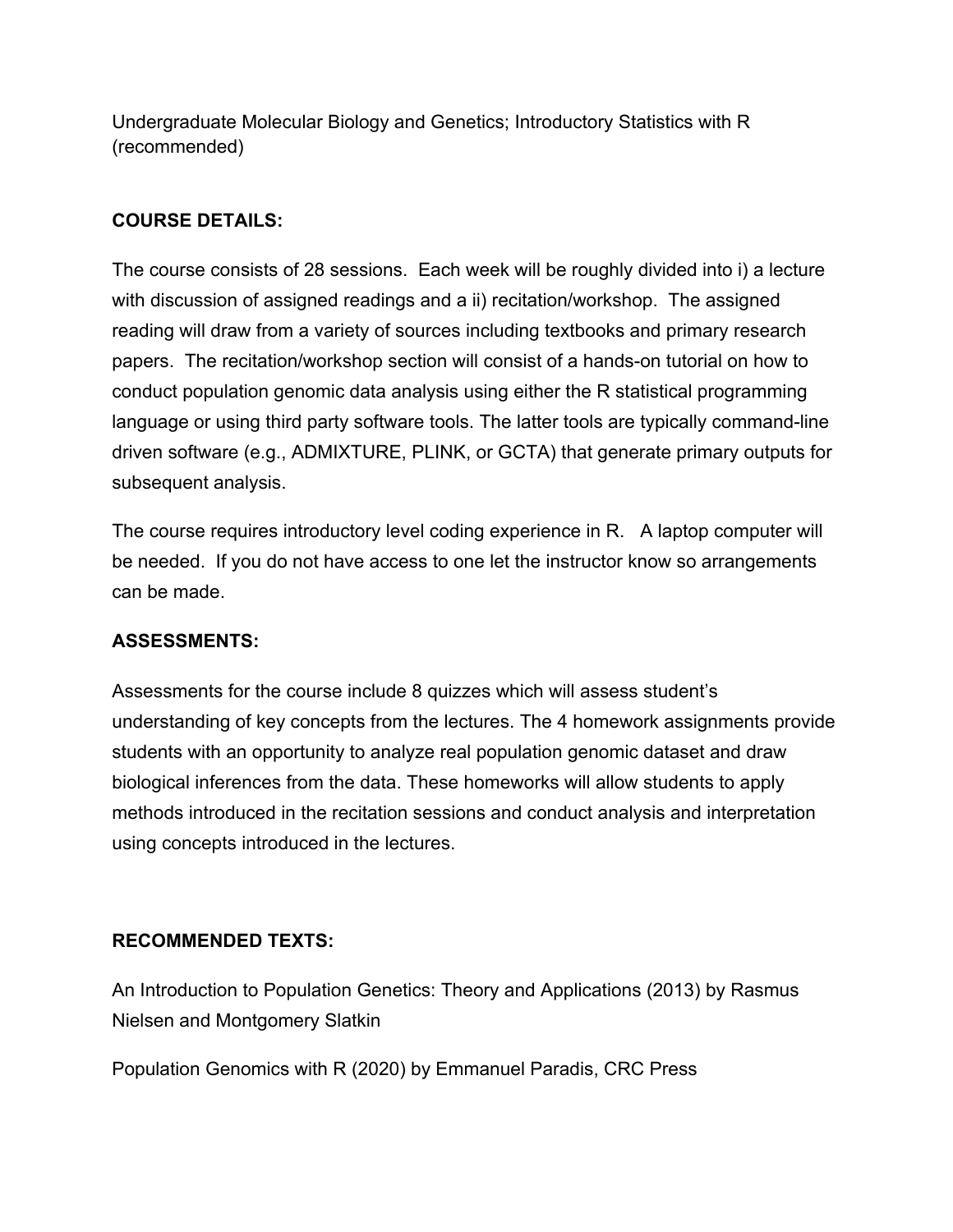#### **GRADING:**

| Quizzes         | 10 points each $(x 8) = 80$ points  |
|-----------------|-------------------------------------|
| <b>Homework</b> | 30 points each $(x 4) = 120$ points |
| Participation   | 20 points                           |

#### **ASSESSMENT:**

"Participation" is evaluated as follows:

- · Preparation of questions/criticisms/ideas based on the assigned reading.
- · Responding to other students' questions/criticisms/ideas.
- · Participation in discussions in the recitation

Students will be evaluated separately for first half and second half of course (10 points each half)

Four problem sets will be assigned bi- or tri-weekly

Eight Quizzes will serve as knowledge checks from readings and lectures from the previous week.

#### **POLICIES:**

Students are expected to know and understand the policies on academic integrity, including University, CAS, and GSAS policies: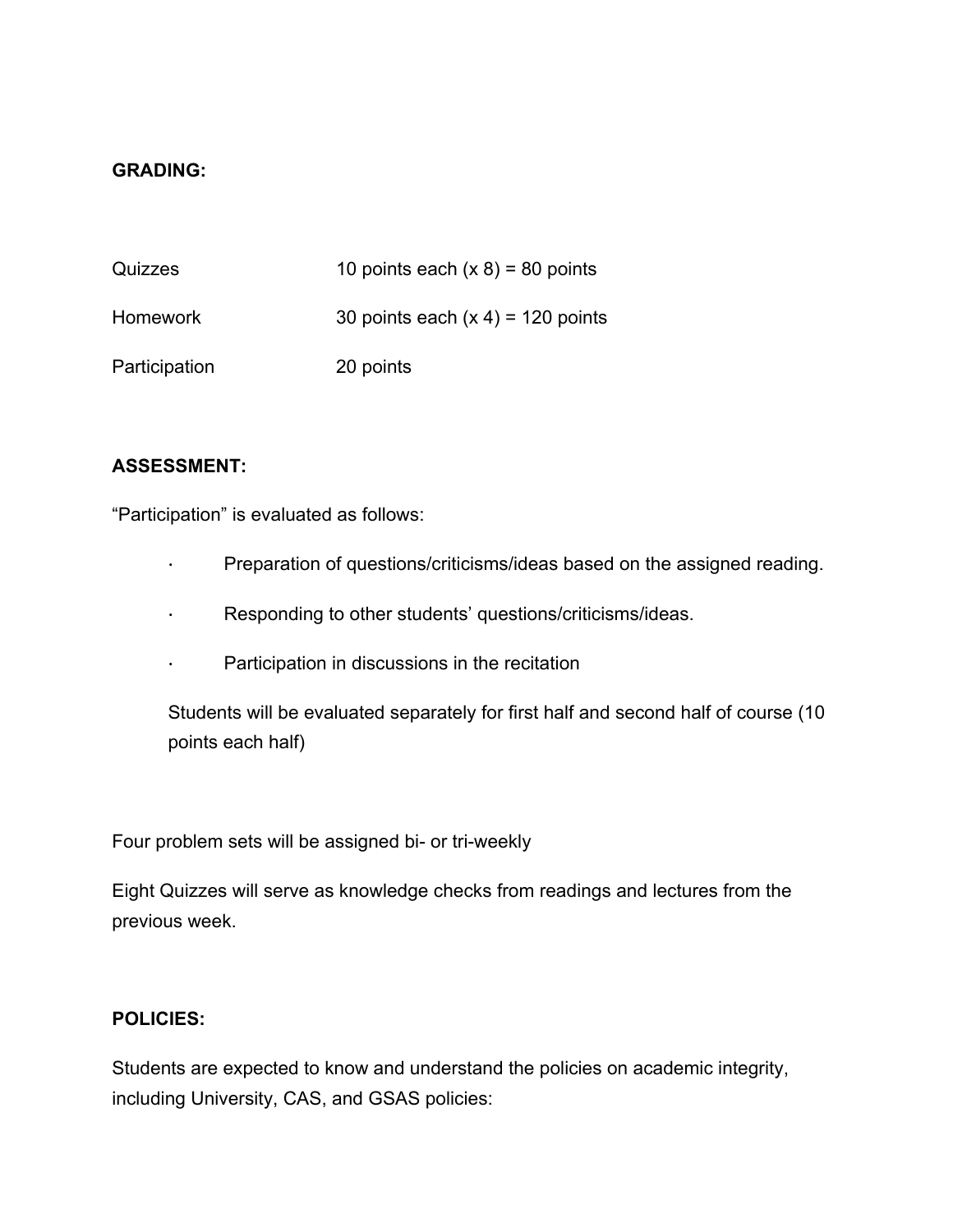https://www.nyu.edu/about/policies-guidelines-compliance/policies-and-guidelines/acad emic-integrity-for-students-at-nyu.html; https://cas.nyu.edu/content/nyu-as/cas/academic-integrity.html; Also see the GSAS Statement on Academic Integrity: http://gsas.nyu.edu/content/nyu-as/gsas/about-gsas/policies-and-procedures/gsas-state

ment-on-academic-integrity.html.

If a student is caught cheating or plagiarizing, the Instructor may, at her or his discretion, give the student an academic sanction, which may include a warning and/or reduction of the grade on an assessment item (e.g. exam) or even the final course grade (in consultation with the Director of the Master's Program, who may meet with the faculty and the student to discuss the nature of the offense). Depending on the severity of the infraction, this could even mean failure of the student in the course. The student may appeal any grade reduction to the Director of the Master's Program. The departmental decision is final. In addition, any substantial case brought to the Director of the Master's Program must be referred to the Dean's office for possible disciplinary action.

If you have any questions or uncertainties about these policies, please consult the Instructor, Director of the Master's Program, or Dean's office.

# **COURSE SCHEDULE**

# **WEEK 1: Introduction to Population Genomics I**

Lecture: Mutation, Genetic Drift, and Hardy-Weinberg

Reading: Nielsen and Slatkin Chapters 1 and 2

Recitation: TBD

Homework: Problem set 1 (\*due end of Week 3)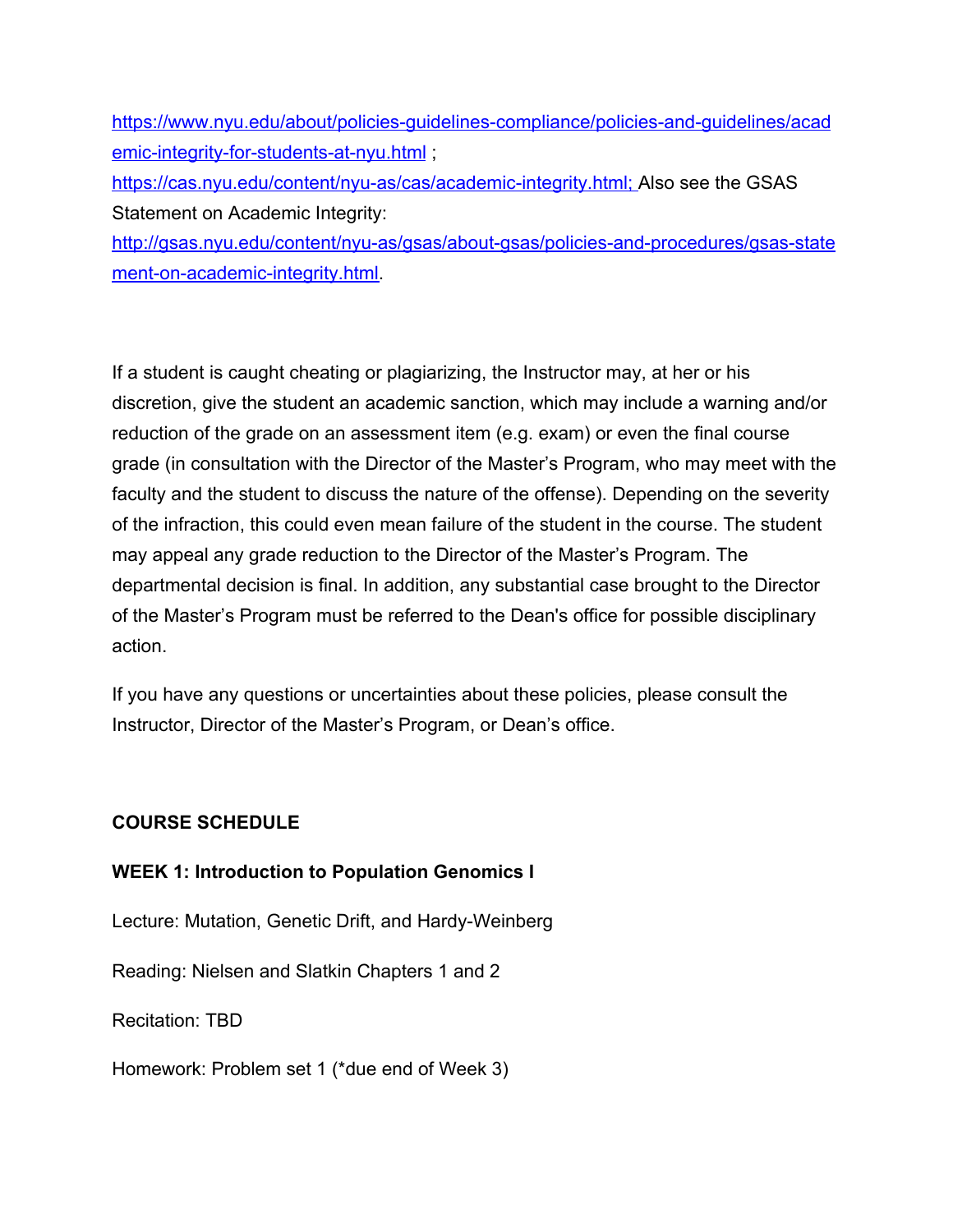# **WEEK 2: Introduction to population genomics II**

Lecture: Genomic approaches to studies of kinship and inbreeding Reading: Nielsen and Slatkin Chapter 1 "Deviations from Hardy-Weinberg"

Recitation: Calculation of kinship, relatedness and inbreeding coefficients

Homework: Problem set 1 due

# **WEEK 3: Introduction to population genomics III**

Lecture: Mutation, population genetic diversity and the site frequency spectrum

Reading: Nielsen and Slatkin Chapter 3

Recitation: Calculating population genetic summary statistics in R

Homework: Problem set 1 (\*due end of Week 3)

# **WEEK 4: Admixture and Genomic Ancestry I**

Lecture: Wahlund Effect, population subdivision, and population genomic approaches to inferring population structure.

Reading: Nielsen and Slatkin Chapter 4 and 5

Recitation: Population structure inferred from model-based clustering

Homework: Problem Set 2 (\*due Week 6)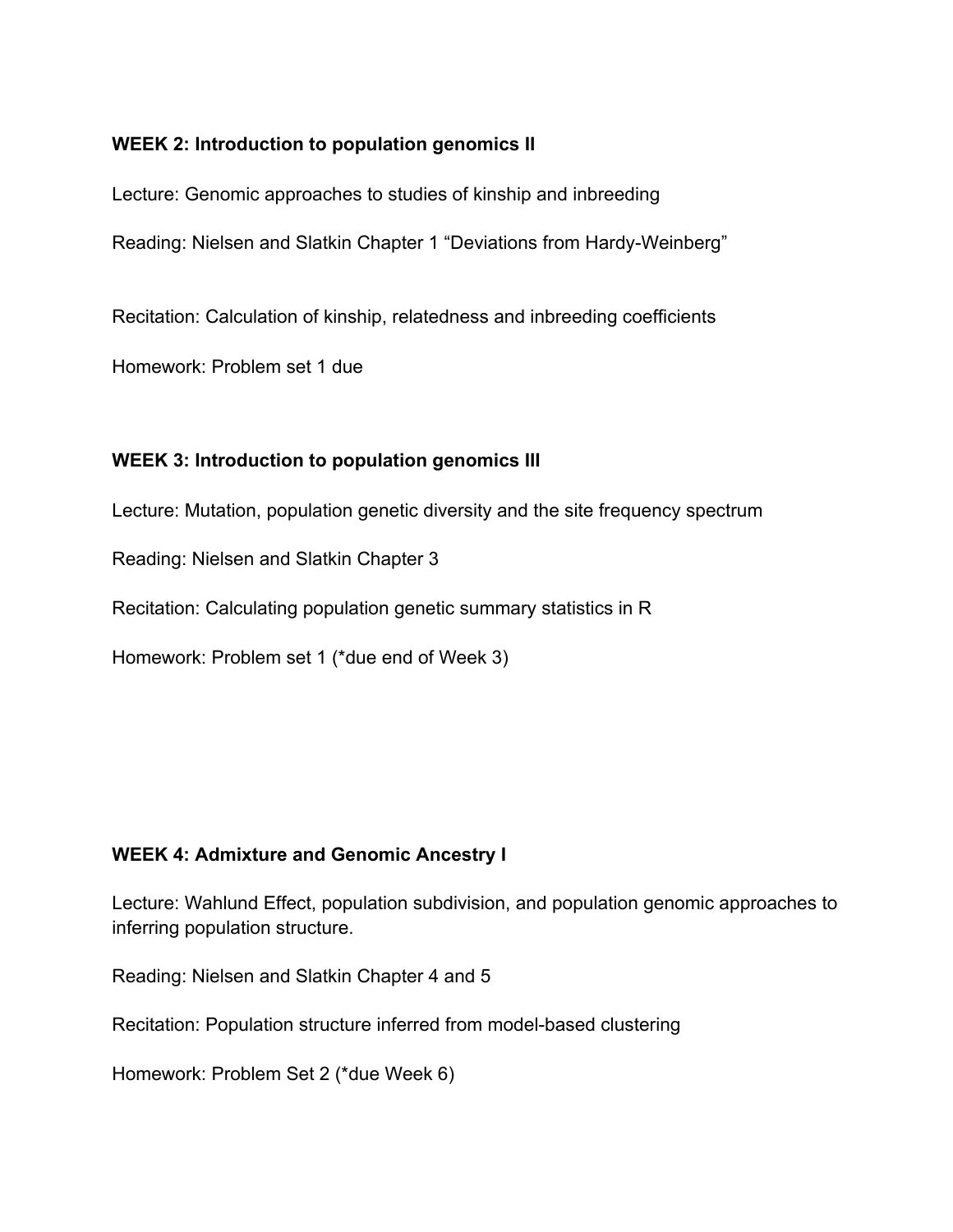#### **WEEK 5: Admixture and Genomic Ancestry II**

Lecture: Distinguishing lineage sorting and admixture using population genomic data

Readings:

Green et al. 2010. A Draft Sequence of the Neanderthal Genome. Science. 328: 710-722

Reich D et al. 2009. Reconstructing Indian Population History. Nature. 461:489-494

Recitation: Application of admixture statistics and the inference of introgression using ADMIXTOOLS 2 R package

Homework: Problem set 2 (\*due Week 6)

#### **WEEK 6: Recombination in the human genome I: Linkage disequilibrium**

Lecture: Linkage disequilibrium concepts and inference

Reading: Nielsen and Slatkin Chapter 6

Recitation: Calculation of linkage disequilibrium in R

Homework: problem set 2 due

# **WEEK 7: Recombination in the Human Genome II: Genetic Map Reconstruction with Genomic Data**

Lecture: Genetic map reconstruction from trios and other mapping resources

Reading: Kong et al. 2010. Fine-scale recombination rate differences between sexes, populations and individuals. Nature. 467:1099-1103.

Recitation: Genetic map reconstruction from pedigree data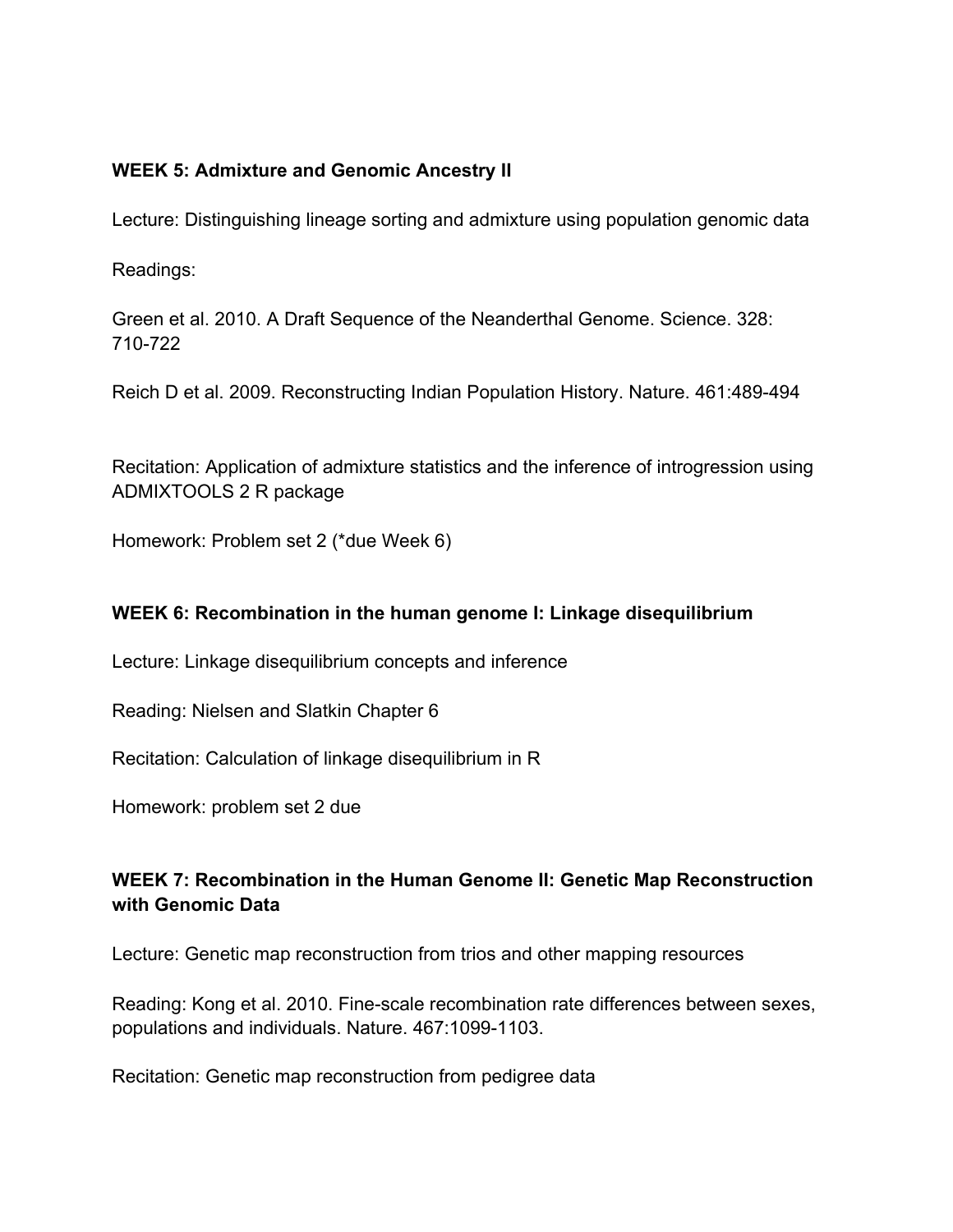Homework: none

#### **WEEK 8: GWAS I: Mapping disease with case-control studies**

Lecture: Experimental design of case control studies, statistical analysis of case control data

Reading: Pearson TA, Manolio TA. 2008. How to interpret a genomewide association study. JAMA. 299:1335-1344.

Recitation: Analysis of case-control data to map human disease

Homework: Problem Set 3 (\*due Week 11)

# **WEEK 9: GWAS II: Mapping quantitative traits with population-based designs**

Lecture: Approaches to controlling for population structure and kinship with mixed linear models

Reading: TBD

Recitation: GWAS mapping with the Gapit package in R

Homework: Problem set 3 (\*due Week 11)

# **WEEK 10: GWAS III: Advanced methods and applications**

Lecture: Mass-scale applications of GWAS (e.g., Biobank)

Reading: Bycroft C. et al. 2018. The UK Biobank resource with deep phenotyping and genomic data. Nature. 562:203-209.

Recitation: GWAS mapping with the Gapit package in R II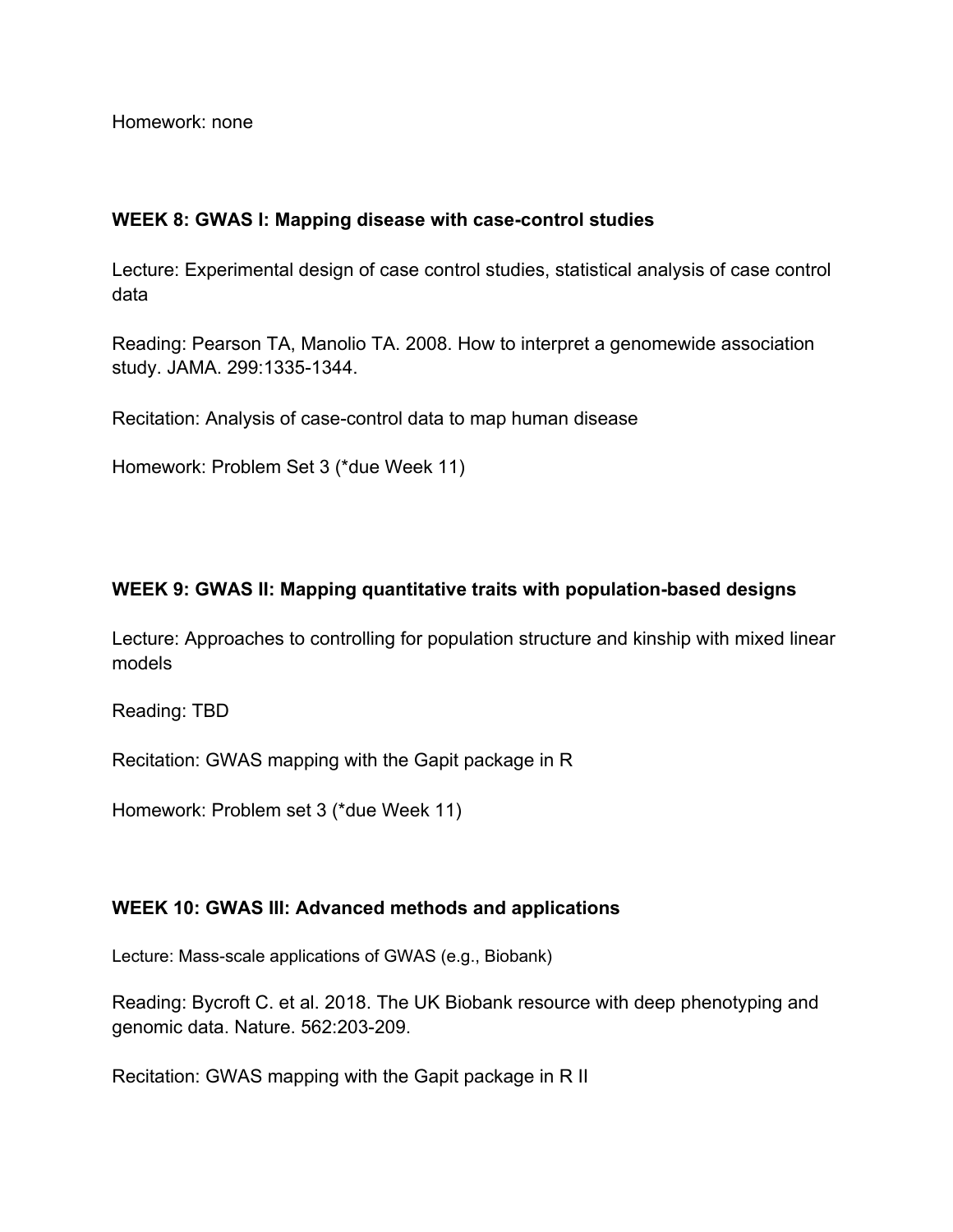Homework: Problem set 3 (\*due Week 11)

#### **WEEK 11: The missing heritability problem in human genetics**

Lecture: The genetic architecture of phenotypic traits and the causes of missing heritability

Reading: Génin, E. 2020. Missing heritability of complex diseases: case solved? Human Genetics. 139: 103-113.

Recitation: Estimation of SNP-based heritability with GCTA

Homework: Problem Set 3 due

#### **WEEK 12: Adaptation in the Human Genome**

Lecture: Inferring positive and balancing selection using population genomic methods

Reading: Nielsen and Slatkin Chapters 7 and 8

Recitation: TBD

Homework: Problem set 4 (\*due Week 14)

# **WEEK 13: Population genomics of disease I**

Lecture: Background selection and the dynamics of deleterious mutations in human populations

Reading: TBD

Recitation: TBD

Homework: Problem set 4 (\*due Week 14)